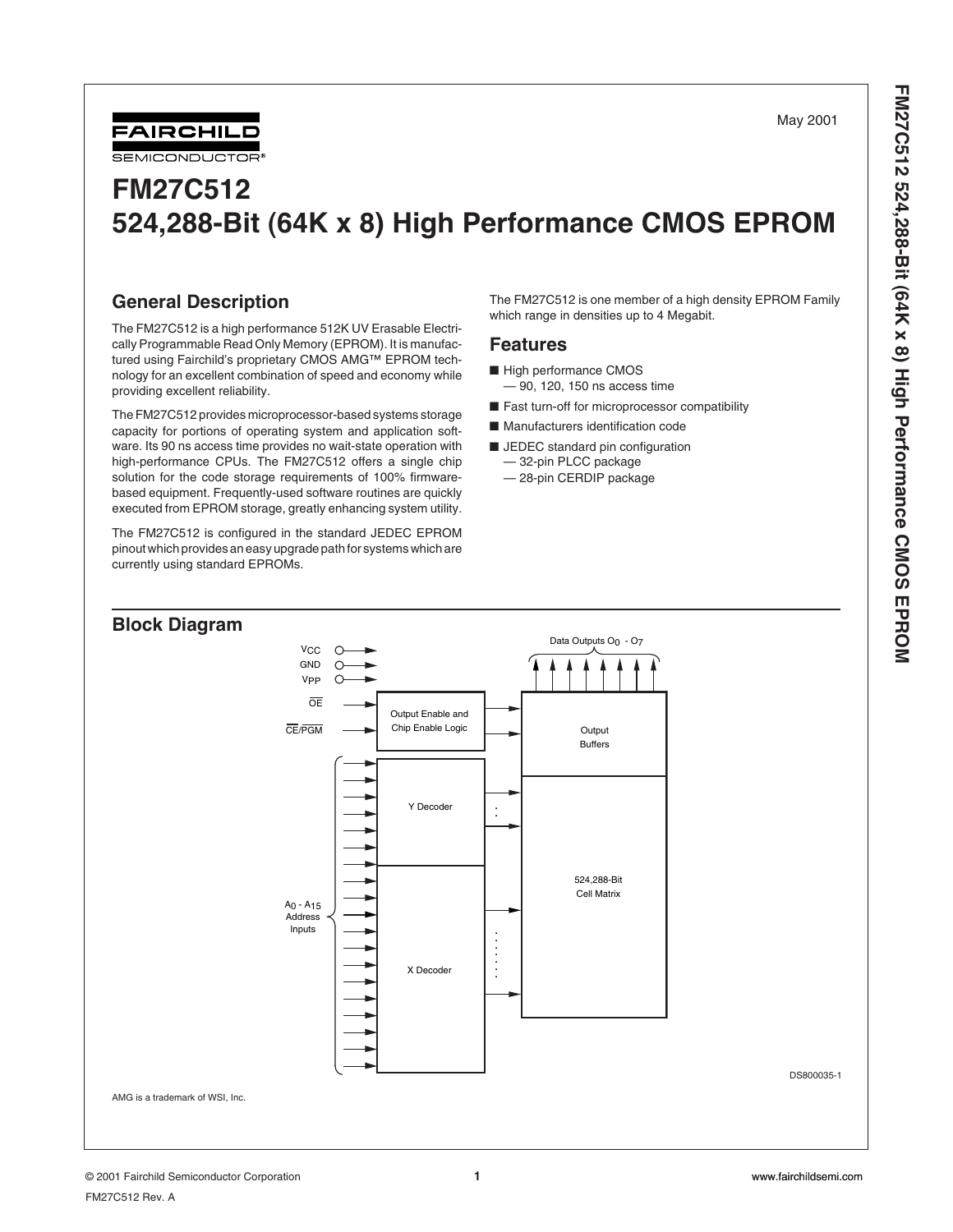# **Connection Diagrams**

| 27C040             | 27C010             | 27C256          |                     | <b>DIP</b>      |    |                 | 27C256          | 27C010                | 27C040         |
|--------------------|--------------------|-----------------|---------------------|-----------------|----|-----------------|-----------------|-----------------------|----------------|
| XX/V <sub>PP</sub> | XX/V <sub>PP</sub> |                 |                     | <b>FM27C512</b> |    |                 |                 | <b>V<sub>CC</sub></b> | $V_{CC}$       |
| $A_{16}$           | $A_{16}$           |                 |                     |                 |    |                 |                 | XX/PGM                | $A_{18}$       |
| $A_{15}$           | $A_{15}$           | V <sub>PP</sub> | $A_{15}$            |                 | 28 | V <sub>CC</sub> | $V_{\rm CC}$    | XX                    | $A_{17}$       |
| $A_{12}$           | $A_{12}$           | $A_{12}$        | $A_{12}$<br>2       |                 | 27 | $A_{14}$        | A <sub>14</sub> | $A_{14}$              | $A_{14}$       |
| A <sub>7</sub>     | A <sub>7</sub>     | A <sub>7</sub>  | A <sub>7</sub><br>3 |                 | 26 | $A_{13}$        | $A_{13}$        | $A_{13}$              | $A_{13}$       |
| $A_6$              | $A_6$              | $A_6$           | $A_6$ $\Box$<br>4   |                 | 25 | $A_8$           | $A_8$           | Ag                    | Ag             |
| A <sub>5</sub>     | A <sub>5</sub>     | A <sub>5</sub>  | 5<br>$A_5 \square$  |                 | 24 | Ag              | $A_9$           | A <sub>9</sub>        | A <sub>9</sub> |
| $A_4$              | $A_4$              | $A_4$           | 6<br>$A_4$          |                 | 23 | $A_{11}$        | $A_{11}$        | $A_{11}$              | $A_{11}$       |
| A <sub>3</sub>     | A <sub>3</sub>     | A <sub>3</sub>  | 7<br>$A_3 \square$  |                 | 22 | OE/Vpp          | ΟE              | <b>OE</b>             | <b>OE</b>      |
| A <sub>2</sub>     | A <sub>2</sub>     | A <sub>2</sub>  | 8<br>A <sub>2</sub> |                 | 21 | $A_{10}$        | A10             | A10                   | A10            |
| A <sub>1</sub>     | A <sub>1</sub>     | A <sub>1</sub>  | 9<br>A <sub>1</sub> |                 | 20 | CE/PGM          | CE/PGM          | CE                    | CE/PGM         |
| A <sub>0</sub>     | A <sub>0</sub>     | A <sub>0</sub>  | $A_0 \Box$          | 10              | 19 | O7              | O7              | O7                    | Ο7             |
| O <sub>0</sub>     | O <sub>0</sub>     | O <sub>0</sub>  | O0                  | 11              | 18 | O <sub>6</sub>  | O <sub>6</sub>  | O <sub>6</sub>        | O <sub>6</sub> |
| O <sub>1</sub>     | O <sub>1</sub>     | O <sub>1</sub>  | O <sub>1</sub><br>□ | 12              | 17 | O <sub>5</sub>  | O <sub>5</sub>  | O <sub>5</sub>        | O <sub>5</sub> |
| O <sub>2</sub>     | O <sub>2</sub>     | O <sub>2</sub>  | $O_2$               | 13              | 16 | O <sub>4</sub>  | O <sub>4</sub>  | O <sub>4</sub>        | O <sub>4</sub> |
| GND                | GND                | <b>GND</b>      | $GND \n\sqsubset$   | 14              | 15 | Oз              | $O_3$           | $O_3$                 | $O_3$          |

Compatible EPROM pin configurations are shown in the blocks adjacement to the FM27C512 pins.

### **Commercial Temp Range (0**°**C to +70**°**C)**

| <b>Parameter/Order Number</b> | <b>Access Time (ns)</b> |
|-------------------------------|-------------------------|
| FM27C512 Q, V 90              | 90                      |
| FM27C512 Q, V 120             | 120                     |
| FM27C512 Q, V 150             | 150                     |

# **Industrial Temp Range (-40**°**C to +85**°**C)**

| Parameter/Order Number | <b>Access Time (ns)</b> |
|------------------------|-------------------------|
| FM27C512 QE, VE 90     | 90                      |
| FM27C512 QE, VE 120    | 120                     |
| FM27C512 QE, VE 150    | 150                     |

Q = Quartz-Windowed Ceramic DIP Package

V = PLCC Package

• All packages conform to the JEDEC standard.

• All versions are guaranteed to function for slower speeds.

# **Pin Names**

| $A0 - A15$  | Addresses                |
|-------------|--------------------------|
| CE/PGM      | Chip Enable/Program      |
| <b>OE</b>   | <b>Output Enable</b>     |
| $O_0 - O_7$ | Outputs                  |
| NC.         | Don't Care (During Read) |



DS800035-3

DS800035-2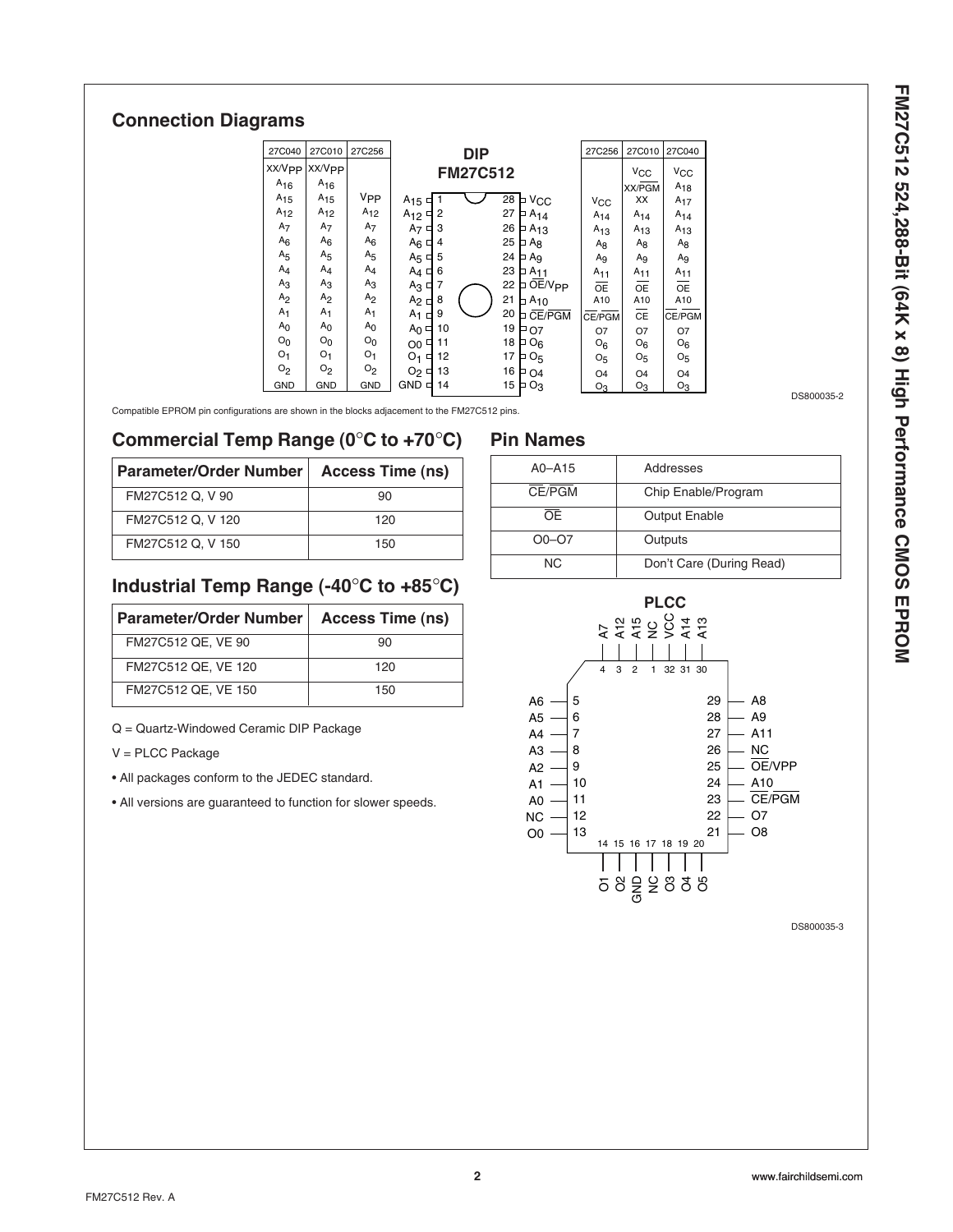FM27C512 524,288-Bit (64K x 8) High Performance CMOS EPROM **FM27C512 524,288-Bit (64K x 8) High Performance CMOS EPROM**

# **Absolute Maximum Ratings** (Note 1)

| Storage Temperature                                           | -65 $\degree$ C to +150 $\degree$ C |
|---------------------------------------------------------------|-------------------------------------|
| All Input Voltages Except A9 with<br><b>Respect to Ground</b> | $-0.6V$ to $+7V$                    |
| V <sub>PP</sub> and A9 with Respect to Ground                 | $-0.7V$ to $+14V$                   |
| $V_{CC}$ Supply Voltage with<br><b>Respect to Ground</b>      | $-0.6V$ to $+7V$                    |

ESD Protection (MIL Std. 883, Method 3015.2) >2000V

All Output Voltages with

 $V_{CC}$  + 1.0V to GND -0.6V

### **Operating Range**

| Range      | <b>Temperature</b>                   | $V_{\rm CC}$ | Tolerance |
|------------|--------------------------------------|--------------|-----------|
| Commercial | $0^{\circ}$ C to +70 $^{\circ}$ C    | $+5V$        | ±10%      |
| Industrial | -40 $^{\circ}$ C to +85 $^{\circ}$ C | $+5V$        | ±10%      |

# **Read Operation**

### **DC Electrical Characteristics**

| <b>Symbol</b>   | <b>Parameter</b>                              | <b>Test Conditions</b>                                                               |             | Min            | <b>Max</b>   | <b>Units</b>   |
|-----------------|-----------------------------------------------|--------------------------------------------------------------------------------------|-------------|----------------|--------------|----------------|
| $V_{IL}$        | Input Low Level                               |                                                                                      | $-0.5$      | 0.8            | V            |                |
| $V_{\text{IH}}$ | Input High Level                              |                                                                                      |             | 2.0            | $V_{CC}$ +1  | $\vee$         |
| $V_{OL}$        | <b>Output Low Voltage</b>                     | $I_{\Omega}$ = 2.1 mA                                                                |             |                | 0.4          | $\vee$         |
| $V_{OH}$        | Output High Voltage                           | $I_{OH} = -2.5$ mA                                                                   |             | 3.5            |              | $\vee$         |
| $I_{SB1}$       | V <sub>CC</sub> Standby Current (CMOS)        | $\overline{CE}$ = V <sub>CC</sub> ±0.3V                                              |             |                | 100          | μA             |
| $I_{SB2}$       | V <sub>CC</sub> Standby Current               | $\overline{CE} = V_{IH}$                                                             |             |                | 1            | m <sub>A</sub> |
| $I_{\rm CC1}$   | V <sub>CC</sub> Active Current                | $CE = OE = V  $                                                                      | $f = 5$ MHz |                | 40           | mA             |
| $I_{CC2}$       | $V_{CC}$ Active Current<br><b>CMOS Inputs</b> | $CE = GND$ , $f = 5 MHz$<br>Inputs = $V_{CC}$ or GND, I/O = 0 mA<br>C, E Temp Ranges |             |                | 35           | mA             |
| $I_{PP}$        | V <sub>PP</sub> Supply Current                | $V_{PP} = V_{CC}$                                                                    |             |                | 10           | μA             |
| $V_{PP}$        | V <sub>PP</sub> Read Voltage                  |                                                                                      |             | $V_{CG} - 0.7$ | $V_{\rm CC}$ | V              |
| Ιų.             | Input Load Current                            | $V_{IN}$ = 5.5V or GND                                                               |             | $-1$           | 1            | μA             |
| $I_{LO}$        | Output Leakage Current                        | $V_{\text{OUT}} = 5.5V$ or GND                                                       |             | $-10$          | 10           | μA             |

# **AC Electrical Characteristics**

| <b>Symbol</b>    | <b>Parameter</b>                                                         | 90       |            | 120 |            | 150 |            | <b>Units</b> |
|------------------|--------------------------------------------------------------------------|----------|------------|-----|------------|-----|------------|--------------|
|                  |                                                                          | Min      | <b>Max</b> | Min | <b>Max</b> | Min | <b>Max</b> |              |
| $t_{\text{ACC}}$ | Address to Output Delay                                                  |          | 90         |     | 120        |     | 150        | ns           |
| $t_{CE}$         | CE to Output Delay                                                       |          | 90         |     | 120        |     | 150        |              |
| $t_{OE}$         | OE to Output Delay                                                       |          | 40         |     | 50         |     | 50         |              |
| $t_{\text{DF}}$  | Output Disable to<br>Output Float                                        |          | 35         |     | 25         |     | 45         |              |
| $t_{\text{OH}}$  | Output Hold from Addresses, CE or OE,<br><b>Whichever Occurred First</b> | $\Omega$ |            | 0   |            | 0   |            |              |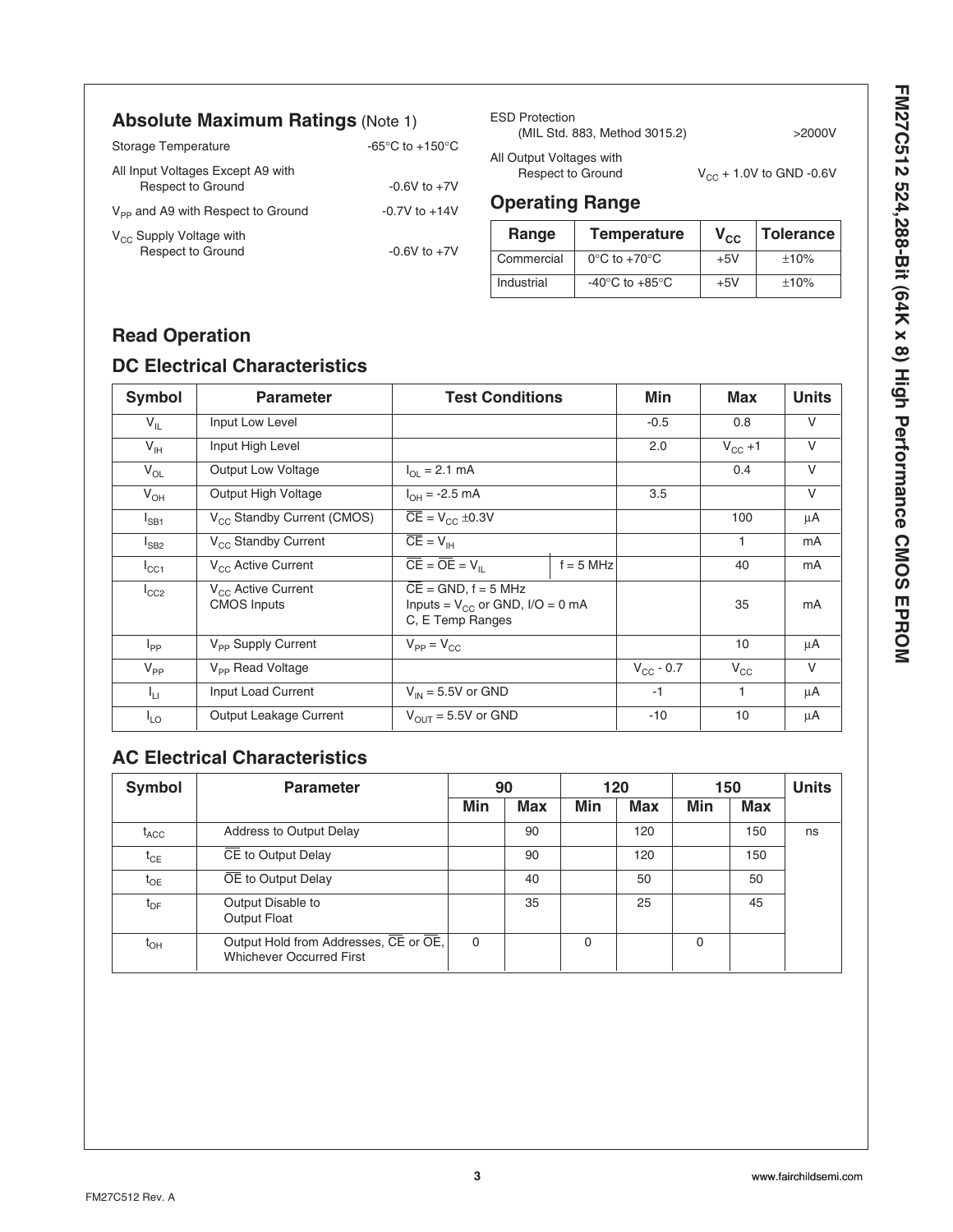| <b>Symbol</b>    | <b>Parameter</b>                               | <b>Conditions</b> | Typ | Max | Units |
|------------------|------------------------------------------------|-------------------|-----|-----|-------|
| C <sub>IN1</sub> | Input Capacitance<br>except OE/V <sub>PP</sub> | $V_{IN} = 0V$     | 6   | 12  | рF    |
| $C_{\text{OUT}}$ | <b>Output Capacitance</b>                      | $V_{OUT} = 0V$    | 9   | 12  | рF    |
| C <sub>IN2</sub> | $OE/V_{PP}$ Input<br>Capacitance               | $V_{IN} = 0V$     | 20  | 25  | рF    |

# **Capacitance**  $T_A = +25^\circ \text{C}$ ,  $f = 1$  MHz (Note 2)

# **AC Test Conditions**

| Output Load                                           | 1 TTL Gate and $C_1 = 100$ pF (Note 8) |               |  |  |  |
|-------------------------------------------------------|----------------------------------------|---------------|--|--|--|
| Input Rise and Fall Times                             |                                        | $\leq$ 5 ns   |  |  |  |
| Input Pulse Levels                                    |                                        | 0.45V to 2.4V |  |  |  |
| Timing Measurement Reference Level (Note 9)<br>Inputs |                                        | 0.8V and 2V   |  |  |  |
| Outputs                                               |                                        | 0.8V and 2V   |  |  |  |

# **AC Waveforms** (Notes 6, 7)



Note 1: Stresses above those listed under "Absolute Maximum Ratings" may cause permanent damage to the device. This is a stress rating only and functional operation of the device at these or any other conditions above those indicated in the operational sections of this specification is not implied. Exposure to absolute maximum rating conditions<br>for extended periods may affect device reli

**Note 2:** This parameter is only sampled and is not 100% tested.

**Note 3:**  $\overline{OE}$  may be delayed up to  $t_{ACC} - t_{OE}$  after the falling edge of  $\overline{CE}$  without impacting  $t_{ACC}$ .

**Note 4:** The t<sub>DF</sub> and t<sub>CF</sub> compare level is determined as follows:<br>High to TRI-STATE, the measured V<sub>OH1</sub> (DC) - 0.10V;<br>Low to TRI-STATE, the measured V<sub>OL1</sub> (DC) + 0.10V.

**Note 5:** TRI-STATE may be attained using OE or CE

Note 6: The power switching characteristics of EPROMs require careful device decoupling. It is recommended that at least a 0.1 µF ceramic capacitor be used on every device between  $V_{CC}$  and GND.

**Note 7:** The outputs must be restricted to  $V_{CC}$  + 1.0V to avoid latch-up and device damage.

**Note 8:** 1 TTL Gate:  $I_{OL} = 1.6$  mA,  $I_{OH} = -400 \mu A$ .  $C_L$ : 100 pF includes fixture capacitance.

**Note 9:** Inputs and outputs can undershoot to -2.0V for 20 ns Max.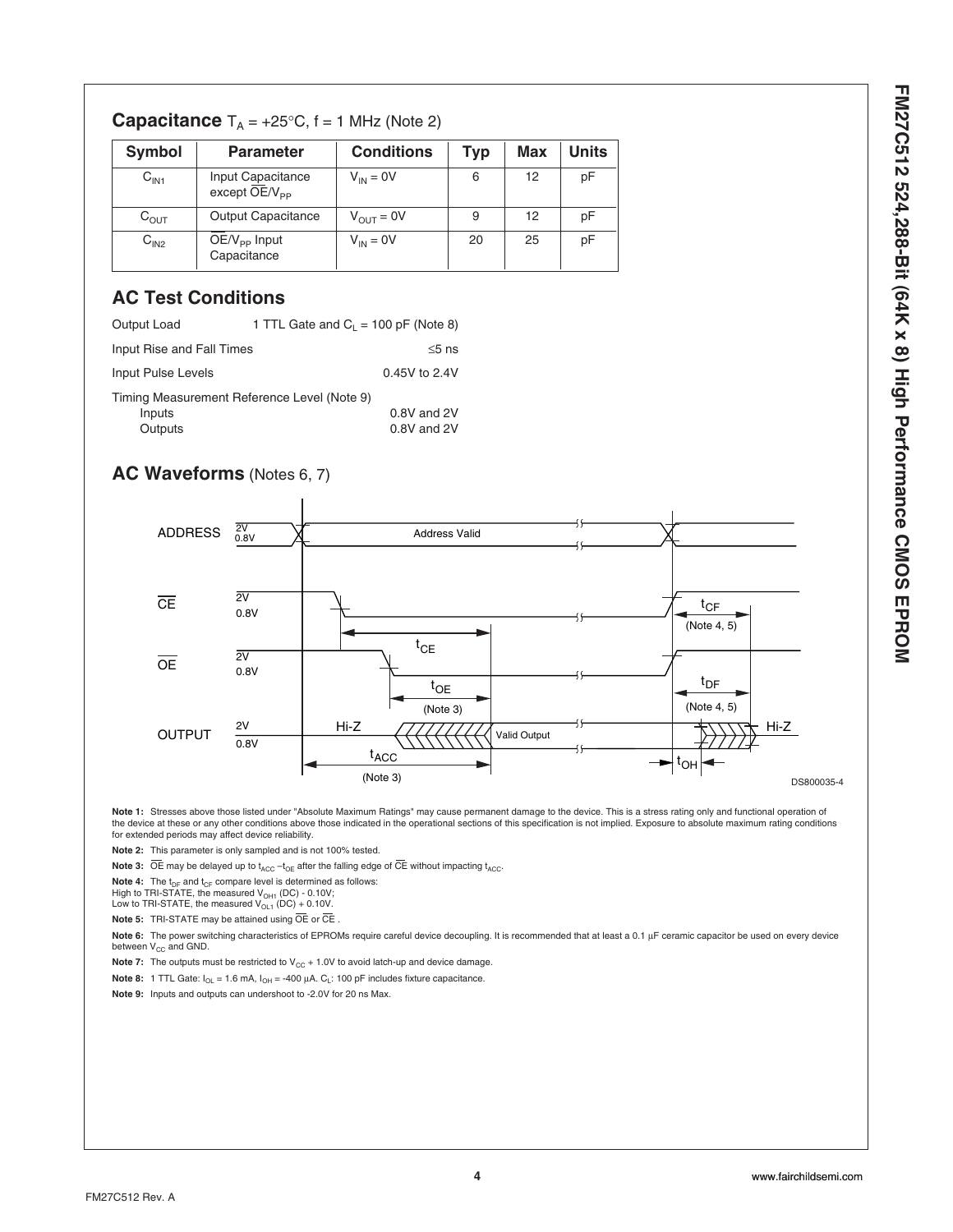| )<br>)<br>)                     |
|---------------------------------|
| j                               |
|                                 |
| ֚֚֚֬                            |
| $\frac{1}{2}$                   |
|                                 |
|                                 |
|                                 |
| J                               |
|                                 |
| i                               |
| ¢                               |
| $\overline{\phantom{a}}$        |
| 1                               |
|                                 |
|                                 |
|                                 |
|                                 |
|                                 |
|                                 |
|                                 |
|                                 |
|                                 |
|                                 |
|                                 |
|                                 |
|                                 |
|                                 |
|                                 |
| l                               |
|                                 |
| <b>ISSING ANALYSIS AND LINE</b> |

| <b>Symbol</b>    | <b>Parameter</b>                                           | <b>Conditions</b>        | Min          | <b>Typ</b>     | <b>Max</b>     | <b>Units</b> |
|------------------|------------------------------------------------------------|--------------------------|--------------|----------------|----------------|--------------|
| $t_{AS}$         | Address Setup Time                                         |                          | $\mathbf{1}$ |                |                | μs           |
| $t_{\text{OES}}$ | OE Setup Time                                              |                          | $\mathbf{1}$ |                |                | μs           |
| $t_{DS}$         | Data Setup Time                                            |                          | $\mathbf{1}$ |                |                | μs           |
| $t_{VCS}$        | V <sub>CC</sub> Setup Time                                 |                          | $\mathbf{1}$ |                |                | μs           |
| $t_{AH}$         | Address Hold Time                                          |                          | $\Omega$     |                |                | $\mu s$      |
| $t_{DH}$         | Data Hold Time                                             |                          | $\mathbf{1}$ |                |                | μs           |
| $t_{CF}$         | Chip Enable to Output Float Delay                          | $\overline{OE} = V_{IL}$ | $\mathbf 0$  |                | 60             | ns           |
| $t_{PW}$         | Program Pulse Width                                        |                          | 45           | 50             | 105            | μs           |
| $t_{\text{OEH}}$ | OE Hold Time                                               |                          | $\mathbf{1}$ |                |                | μs           |
| $t_{DV}$         | Data Valid from CE                                         | $\overline{OE} = V_{IL}$ |              |                | 250            | ns           |
| $t_{\text{PRT}}$ | OE Pulse Rise Time<br>during Programming                   |                          | 50           |                |                | ns           |
| $t_{VR}$         | V <sub>PP</sub> Recovery Time                              |                          | $\mathbf{1}$ |                |                | μs           |
| $I_{PP}$         | V <sub>PP</sub> Supply Current during<br>Programming Pulse | $\overline{OE} = V_{PP}$ |              |                | 30             | mA           |
| $I_{\rm CC}$     | V <sub>CC</sub> Supply Current                             |                          |              |                | 50             | mA           |
| $T_R$            | <b>Temperature Ambient</b>                                 |                          | 20           | 25             | 30             | $^{\circ}$ C |
| $V_{\rm CC}$     | Power Supply Voltage                                       |                          | 6.25         | 6.5            | 6.75           | $\vee$       |
| $V_{PP}$         | Programming Supply Voltage                                 |                          | 12.5         | 12.75          | 13             | $\vee$       |
| $t_{FR}$         | Input Rise, Fall Time                                      |                          | 5            |                |                | ns           |
| $V_{IL}$         | Input Low Voltage                                          |                          |              | $\Omega$       | 0.45           | $\vee$       |
| $V_{\text{IH}}$  | Input High Voltage                                         |                          | 2.4          | $\overline{4}$ |                | $\vee$       |
| $t_{IN}$         | Input Timing Reference Voltage                             |                          | 0.8          |                | 2              | $\vee$       |
| $t_{\text{OUT}}$ | Output Timing Reference Voltage                            |                          | 0.8          |                | $\overline{c}$ | $\vee$       |

### **Programming Waveforms**



DS800035-5

**Note 10:** Fairchild's standard product warranty applies to devices programmed to specifications described herein.

Note 11: V<sub>CC</sub> must be applied simultaneously or before V<sub>PP</sub> and removed simultaneously or after V<sub>PP</sub>. The EPROM must not be inserted into or removed from a board with voltage applied to  $V_{PP}$  or  $V_{CC}$ .

**Note 12:** The maximum absolute allowable voltage which may be applied to the V<sub>PP</sub> pin during programming is 14V. Care must be taken when switching the V<sub>PP</sub> supply to<br>prevent any overshoot from exceeding this 14V maximum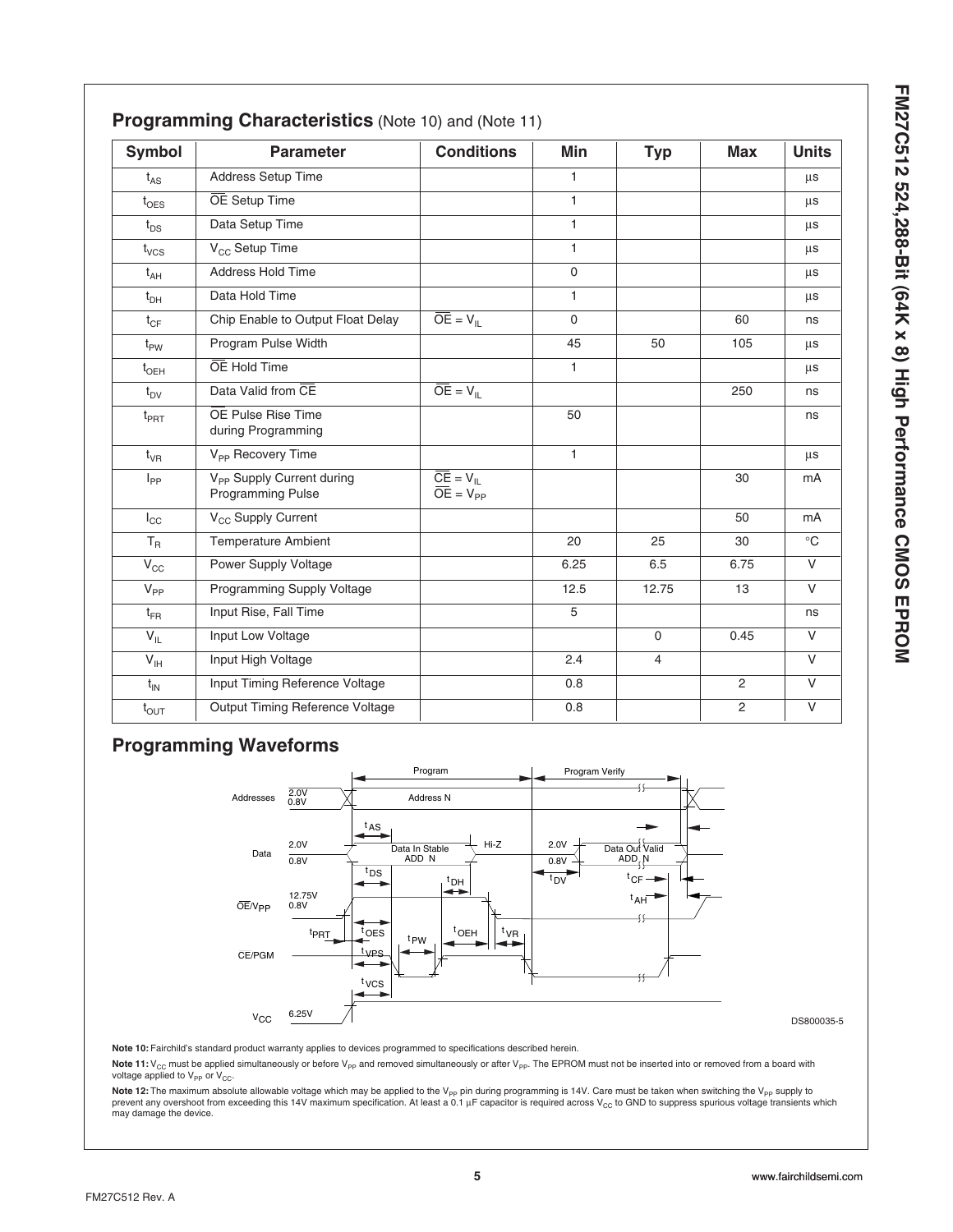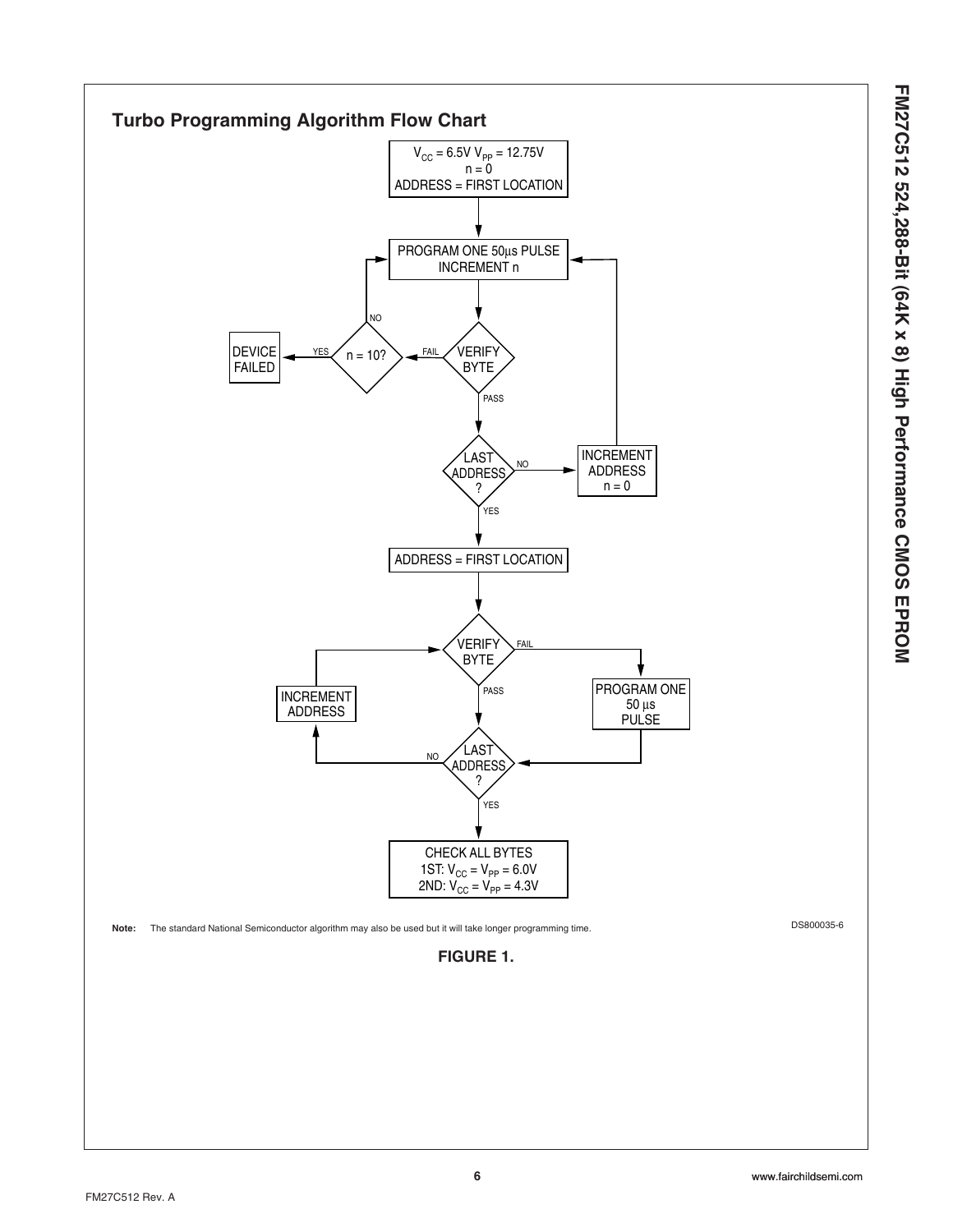# **Functional Description**

#### **DEVICE OPERATION**

The six modes of operation of the EPROM are listed in Table1. It should be noted that all inputs for the six modes are at TTL levels. The power supplies required are  $V_{CC}$  and  $\overline{OE}/V_{PP}$ . The  $\overline{OE}/V_{PP}$ power supply must be at 12.75V during the three programming modes, and must be at 5V in the other three modes. The  $V_{CC}$ power supply must be at 6.5V during the three programming modes, and at 5V in the other three modes.

#### **Read Mode**

The EPROM has two control functions, both of which must be logically active in order to obtain data at the outputs. Chip Enable (CE/PGM) is the power control and should be used for device selection. Output Enable ( $\overline{\text{OE}}/\text{V}_{\text{PP}}$ ) is the output control and should be used to gate data to the output pins, independent of device selection. Assuming that addresses are stable, address access time ( $t_{\text{ACC}}$ ) is equal to the delay from CE to output ( $t_{\text{CE}}$ ). Data is available at the outputs  $t_{OE}$  after the falling edge of  $\overline{OE}$ , assuming that CE has been low and addresses have been stable for at least  $t_{ACC} - t_{OE}$ .

#### **Standby Mode**

The EPROM has a standby mode which reduces the active power dissipation by over 99%, from 220 mW to 0.55 mW. The EPROM is placed in the standby mode by applying a CMOS high signal to the CE/PGM input. When in standby mode, the outputs are in a high impedance state, independent of the OE input.

#### **Output Disable**

The EPROM is placed in output disable by applying a TTL high signal to the  $\overline{OE}$  input. When in output disable all circuitry is enabled, except the outputs are in a high impedance state (TRI-STATE).

#### **Output OR-Typing**

Because the EPROM is usually used in larger memory arrays, Fairchild has provided a 2-line control function that accommodates this use of multiple memory connections. The 2-line control function allows for:

- 1. the lowest possible memory power dissipation, and
- 2. complete assurance that output bus contention will not occur.

To most efficiently use these two control lines, it is recommended that CE/PGM be decoded and used as the primary device selecting function, while  $\overline{OE}/V_{PP}$  be made a common connection to all devices in the array and connected to the READ line from the system control bus.

This assures that all deselected memory devices are in their low power standby modes and that the output pins are active only when data is desired from a particular memory device.

#### **Programming**

CAUTION: Exceeding 14V on pin 22 ( $\overline{OE}/V_{\text{PP}}$ ) will damage the EPROM.

Initially, and after each erasure, all bits of the EPROM are in the "1's" state. Data is introduced by selectively programming "0's" into the desired bit locations. Although only "0's" will be programmed, both "1's" and "0's" can be presented in the data word. The only way to change a "0" to a "1" is by ultraviolet light erasure. The EPROM is in the programming mode when the  $OE/V_{\text{PP}}$  is at 12.75V. It is required that at least a 0.1  $\mu$ F capacitor be placed across  $V_{CC}$  to ground to suppress spurious voltage transients which may damage the device. The data to be programmed is applied 8 bits in parallel to the data output pins. The levels required for the address and data inputs are TTL.

When the address and data are stable, an active low, TTL program pulse is applied to the CE/PGM input. A program pulse must be applied at each address location to be programmed.

The EPROM is programmed with the Turbo Programming Algorithm shown in Figure 1. Each Address is programmed with a series of 50 µs pulses until it verifies good, up to a maximum of 10 pulses. Most memory cells will program with a single 50 µs pulse. (The standard National Semiconductor Algorithm may also be used but it will have longer programming time.)

The EPROM must not be programmed with a DC signal applied to the CE/PGM input.

Programming multiple EPROM in parallel with the same data can be easily accomplished due to the simplicity of the programming requirements. Like inputs of the parallel EPROM may be connected together when they are programmed with the same data. A low level TTL pulse applied to the CE/PGM input programs the paralleled EPROM.

#### **Program Inhibit**

Programming multiple EPROMs in parallel with different data is also easily accomplished. Except for  $\overline{\text{CE}}/\overline{\text{PGM}}$  all like inputs (including  $OE/V_{\text{pp}}$ ) of the parallel EPROMs may be common. A TTL low level program pulse applied to an EPROM's CE/PGM input with  $\overline{OE}/V_{PP}$  at 12.75V will program that EPROM. A TTL high level CE/PGM input inhibits the other EPROMs from being programmed.

#### **Program Verify**

A verify should be performed on the programmed bits to determine whether they were correctly programmed. The verify is accomplished with OE/V<sub>PP</sub> and CE at V<sub>IL</sub>. Data should be verified  $T_{DY}$ after the falling edge of CE.

#### **AFTER PROGRAMMING**

Opaque labels should be placed over the EPROM window to prevent unintentional erasure. Covering the window will also prevent temporary functional failure due to the generation of photo currents.

#### **MANUFACTURER'S IDENTIFICATION CODE**

The EPROM has a manufacturer's identification code to aid in programming. When the device is inserted in an EPROM programmer socket, the programmer reads the code and then automatically calls up the specific programming algorithm for the part. This automatic programming control is only possible with programmers which have the capability of reading the code.

The Manufacturer's Identification code, shown in Table 2, specifically identifies the manufacturer and device type. The code for FM27C512 is "8F85", where "8F" designates that it is made by Fairchild Semiconductor, and "85" designates a 512K part.

The code is accessed by applying  $12V \pm 0.5V$  to address pin A9. Addresses A1–A8, A10–A16, and all control pins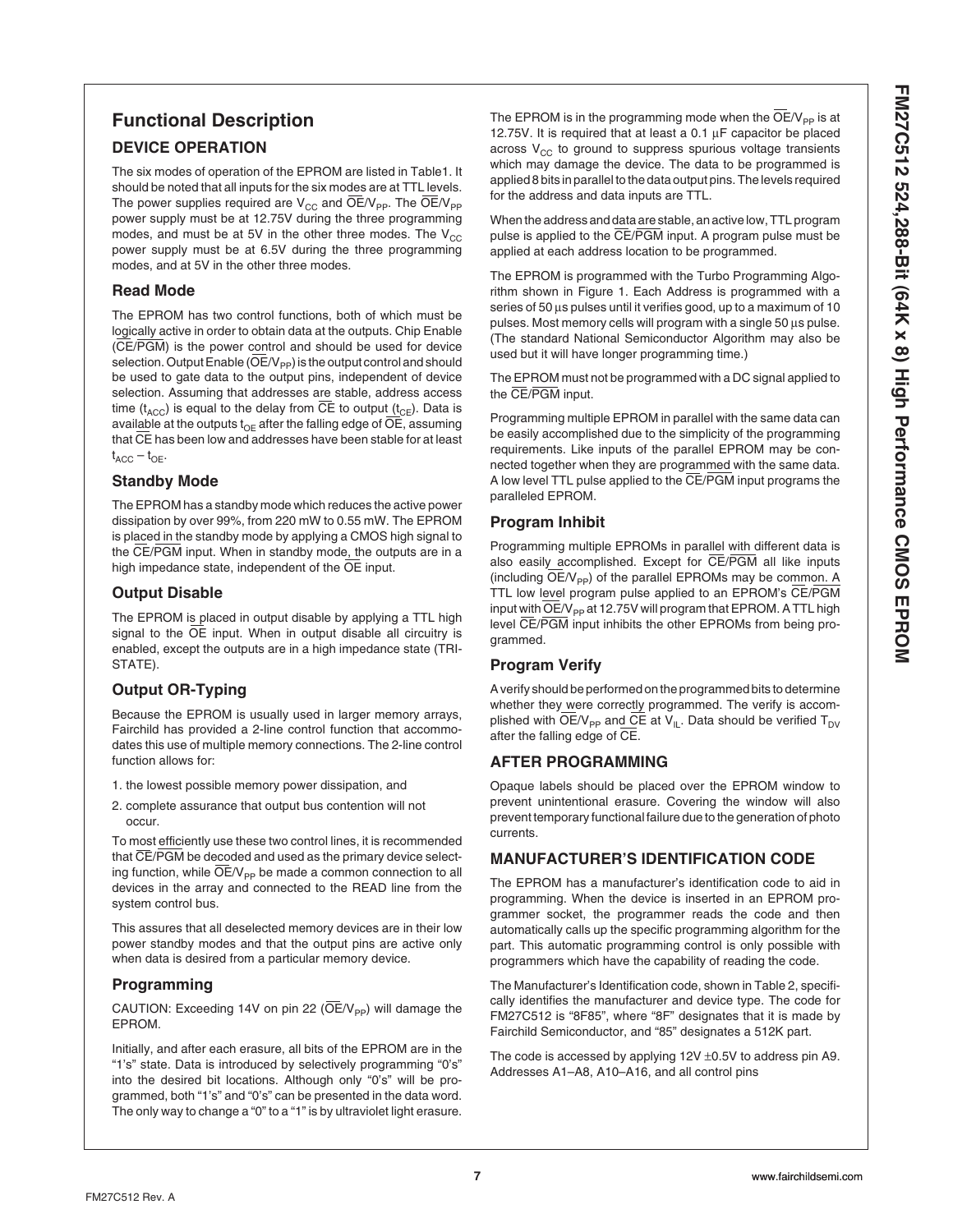### **Functional Description (Continued)**

are held at  $V_{II}$ . Address pin A0 is held at  $V_{II}$  for the manufacturer's code, and held at  $V_{\text{H}}$  for the device code. The code is read on the eight data pins, O0 –O 7 . Proper code access is only guaranteed at 25°C ±5°C.

#### **ERASURE CHARACTERISTICS**

The erasure characteristics of the device are such that erasure begins to occur when exposed to light with wavelengths shorter than approximately 4000 Angstroms (Å). It should be noted that sunlight and certain types of fluorescent lamps have wavelengths in the 3000Å–4000Å range.

The recommended erasure procedure for the EPROM is exposure to short wave ultraviolet light which has a wavelength of 2537Å. The integrated dose (i.e., UV intensity x exposure time) for erasure should be minimum of 15W-sec/cm2.

The EPROM should be placed within 1 inch of the lamp tubes during erasure. Some lamps have a filter on their tubes which should be removed before erasure

An erasure system should be calibrated periodically. The distance from lamp to device should be maintained at one inch. The erasure time increases as the square of the distance from the lamp (if distance is doubled the erasure time increases by factor of 4).

Lamps lose intensity as they age. When a lamp is changed, the distance has changed, or the lamp has aged, the system should be checked to make certain full erasure is occurring. Incomplete erasure will cause symptoms that can be misleading. Programmers, components, and even system designs have been erroneously suspected when incomplete erasure was the problem.

#### **SYSTEM CONSIDERATION**

The power switching characteristics of EPROMs require careful decoupling of the devices. The supply current,  $I_{CC}$ , has three segments that are of interest to the system designer: the standby current level, the active current level, and the transient current peaks that are produced by voltage transitions on input pins. The magnitude of these transient current peaks is dependent on the output capacitance loading of the device. The associated  $V_{CC}$ transient voltage peaks can be suppressed by properly selected decoupling capacitors. It is recommended that at least a  $0.1 \mu F$ ceramic capacitor be used on every device between  $V_{CC}$  and GND. This should be a high frequency capacitor of low inherent inductance. In addition, at least a 4.7 µF bulk electrolytic capacitor should be used between  $V_{CC}$  and GND for each eight devices. The bulk capacitor should be located near where the power supply is connected to the array. The purpose of the bulk capacitor is to overcome the voltage drop caused by the inductive effects of the PC board traces.

#### **Mode Selection**

The modes of operation of the FM27C512 are listed in Table 1. A single 5V power supply is required in the read mode. All inputs are TTL levels excepts for  $V_{PP}$  and A9 for device signature.

| <b>Pins</b><br><b>Mode</b> | <b>CE/PGM</b>   | $OE/V_{PP}$ | $V_{\rm CC}$ | <b>Outputs</b> |
|----------------------------|-----------------|-------------|--------------|----------------|
| Read                       | $V_{IL}$        | $V_{IL}$    | 5.0V         | $D_{OUT}$      |
| <b>Output Disable</b>      | $X$ (Note 13)   | $V_{IH}$    | 5.0V         | High Z         |
| Standby                    | $V_{IH}$        | X           | 5.0V         | High Z         |
| Programming                | $V_{IL}$        | 12.75V      | 6.25V        | $D_{IN}$       |
| Program Verify             | $V_{IL}$        | $V_{IL}$    | 6.25V        | $D_{OUT}$      |
| Program Inhibit            | $V_{\text{IH}}$ | 12.75V      | 6.25V        | High Z         |

**TABLE 1. Mode Selection**

**Note 13:** X can be V<sub>IL</sub> or V<sub>IH</sub>.

#### **TABLE 2. Manufacturer's Identification Code**

| <b>Pins</b>       | A0<br>(10)      | A9<br>(24) | 07<br>(19) | 06<br>(18) | 05<br>(17) | 04<br>(16) | 03<br>(15) | 02<br>(13) | 01<br>(12) | 00<br>711) | Hex<br>Data |
|-------------------|-----------------|------------|------------|------------|------------|------------|------------|------------|------------|------------|-------------|
| Manufacturer Code | $V_{IL}$        | 12V        |            |            |            |            |            |            |            |            | 8F          |
| Device Code       | $V_{\text{IH}}$ | 12V        |            |            |            |            |            |            |            |            | 85          |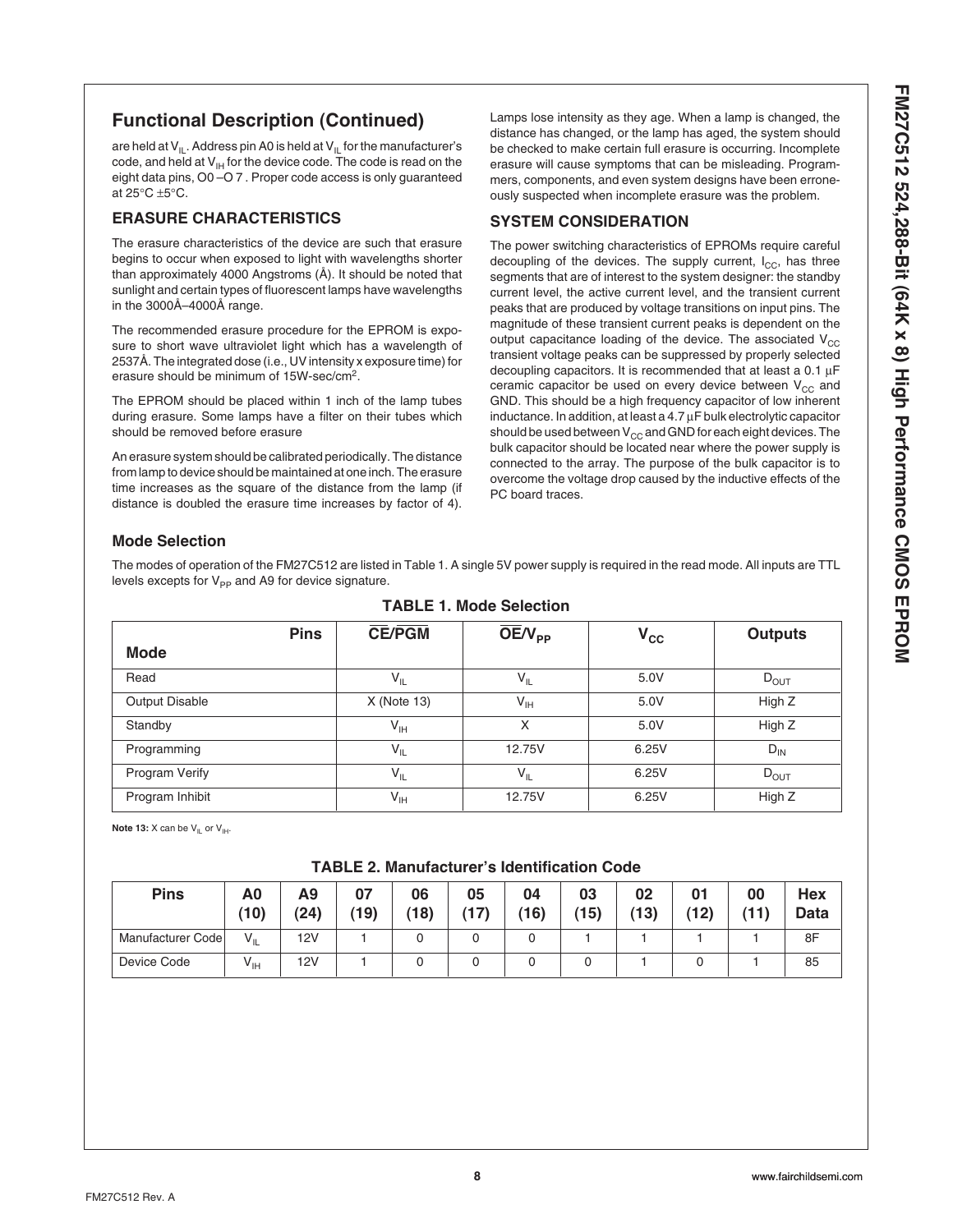